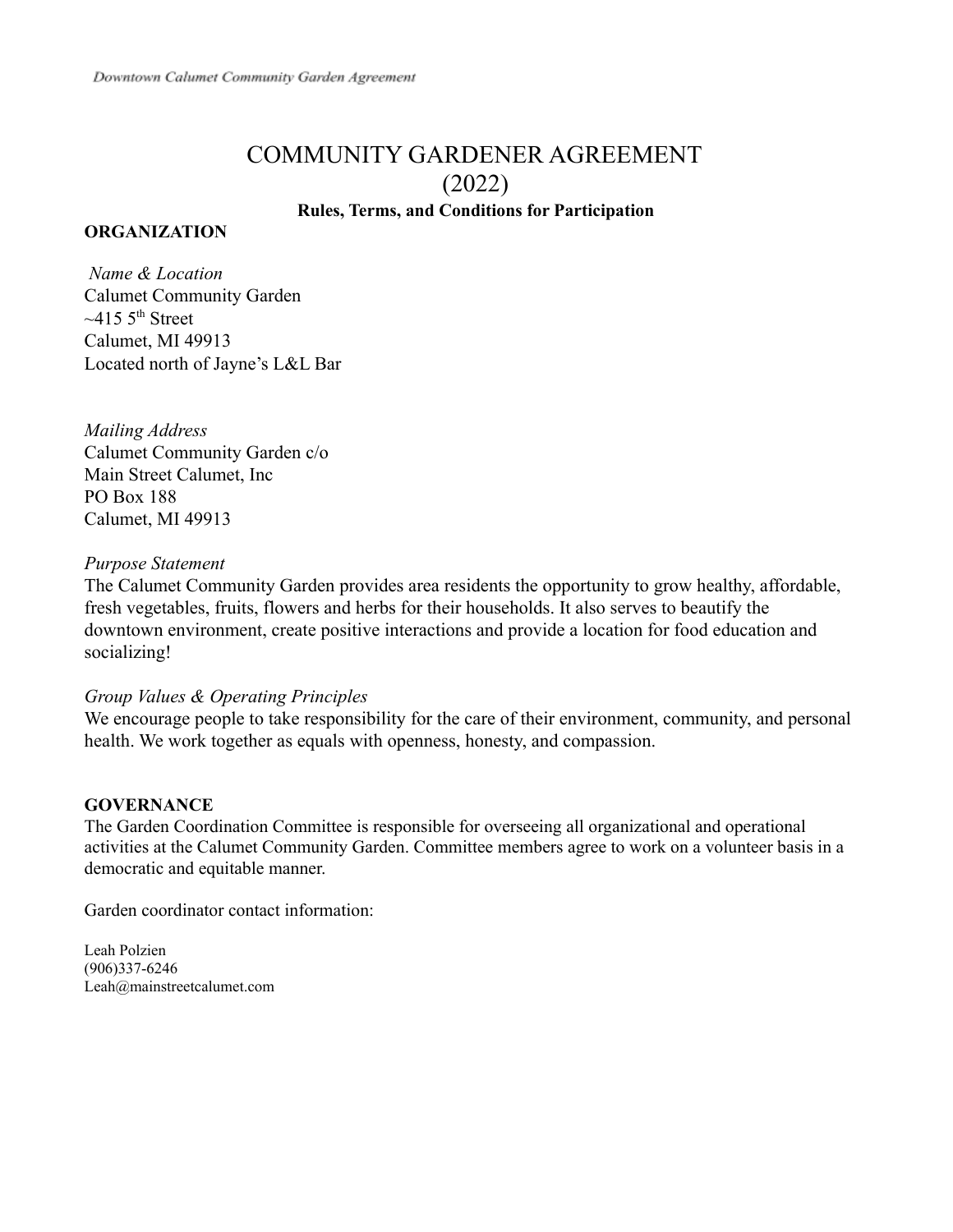### **PLOTS**

The garden accommodates 16 individual plots (See Appendix B for plot layout.) The plots are located in approximately 18-inch tall raised beds with wooden sides. The beds are about 1 foot deep and are 4'x8' in size. A gardener may rent up to three plots per year. The annual plot fee for a single plot is \$20, plus 8 volunteer hours per household per season.

### **MEMBERSHIP**

For 2022, applications will be accepted for an initial round of plot assignments until May 15th. Members will then be selected and assigned plots based on residency and availability. For instance, if 16 gardners apply, 1 plot will be assigned to each. If fewer gardeners apply, they may then receive an additional plot. If more than 16 gardeners apply, those gardeners who are residents of the Village of Calumet will be given preference. After May 15th, 2022, members will be accepted based on plot availability.

If all plots are occupied your name will be added to a waiting list in order of application. Village of Calumet residents have priority over non-Calumet residents when accepting new members. Current members that apply for a year's leave of absence will be placed at the top of the waiting list for the following year.

Membership is indefinite as long as you abide by the rules, terms, and conditions stated below for the participation in the Calumet Community Garden, however this Community Gardener Agreement needs to be renewed annually. Breaking any rules, terms, and conditions is cause for exclusion from the garden and loss of your plot, and will be addressed in the following manner by the Garden Coordination Committee:

- 1. You will receive one verbal warning from the Garden Coordination Committee.
- 2. If no response or correction has been made, you will receive written notice two weeks later.
- 3. In another week, if no response or correction has been made, you will receive written final notification that you have forfeited your gardening privileges and plot(s).
- 4. You will be allowed to reapply for another garden plot after one year at the discretion of the Garden Coordination Committee.

## **RULES, TERMS, AND CONDITIONS FOR PARTICIPATION**

*As a community gardener, I will abide by the following rules, terms, and conditions:*

- 1. I use this garden at the sole discretion of Calumet Community Garden.
- 2. I agree to pay the annual fee for use of the garden at a rate of \$20.00 for a single plot and a rate of \$30 for additional plots, and contribute 8 volunteer hours per household per season. **The annual fee is due on or before May 31st**. There are no refunds.
- 3. I will have no more than three plots in the Calumet Community Garden. If I adopt an abandoned plot during the season, I will relinquish it the following year.
- 4. I will have something planted in the garden by June 15th (although gardeners are encouraged to plant cold climate appropriate crops as soon as the soil can be worked in the Spring). My plot cannot be left uncultivated or unused for any period of three weeks or longer. If I must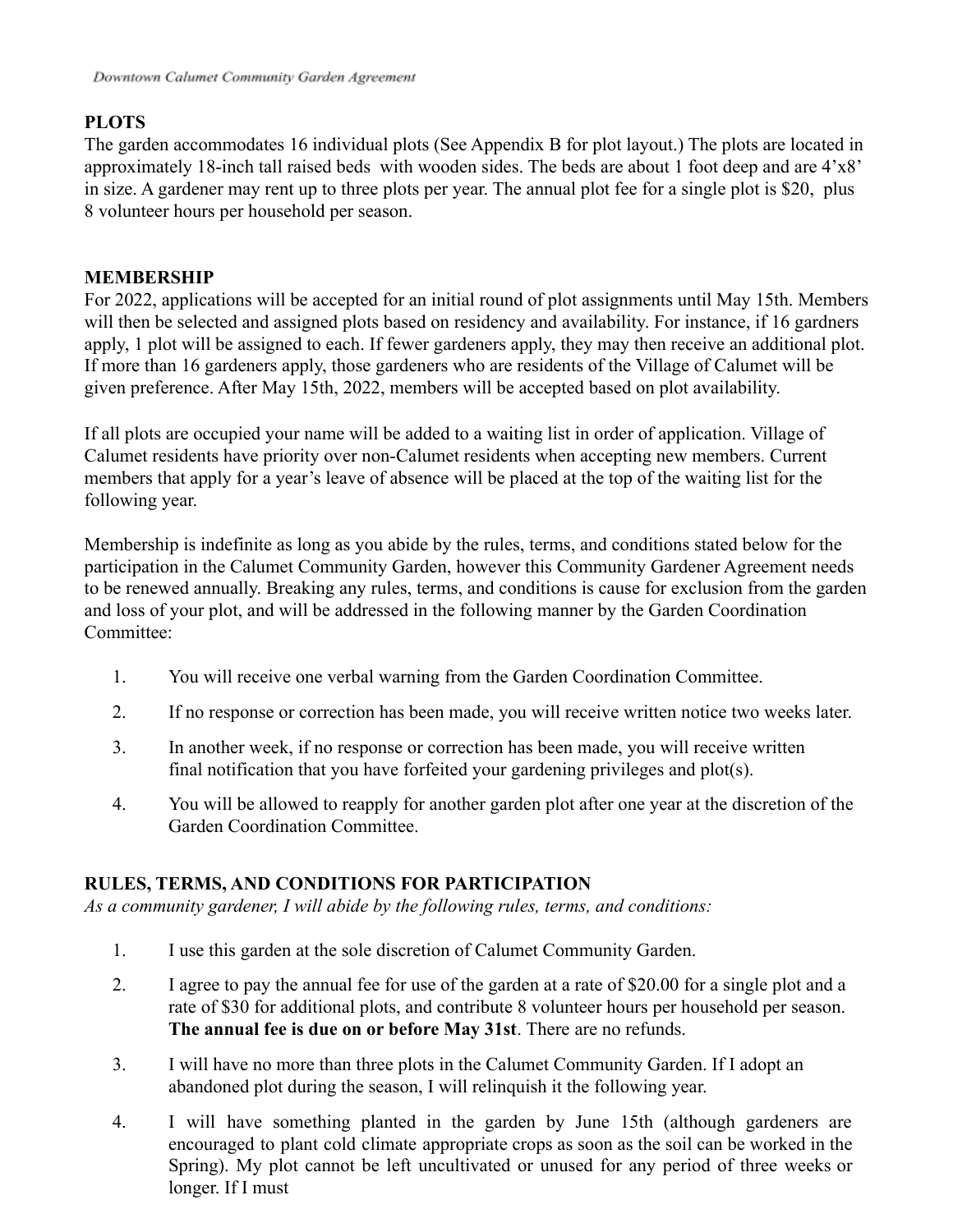abandon my plot for any reason, I will notify a Garden Coordinator.

- 5. At the end of the growing season (by October 31), I will clean-up my plot(s) and prepare them for winter as specified by the Garden Coordination Committee. I will return the season-extender kit in good condition.
- 6. I will not expand my plot beyond its measurement or into paths or other plots. I will keep all my plants within the limits of my garden plot and I will plant tall crops only where they will not shade neighboring plots.
- 7. I understand perennials and invasive species are not allowed in my plot, with the exception of herbs which must be removed at the end of the season. I will not plant in the designated perennial areas of the garden without permission of the Garden Coordination Committee.
- 8. I will keep my plot, paths, and surrounding areas clean and neat. Any non-compostable items I bring to the garden, I will remove from the site when they are no longer in use. I will not use tires, railway ties, rebar, treated lumber or other materials that may leach toxic chemicals into the garden.
- 9. I will use gardening practices that support healthy soil life.
- 10. If I request an organic only bed, I WILL NOT use any herbicides, pesticides, or fertilizers made from synthetic chemicals in the garden under any circumstances.
	- a. Rotenone, pyrethrin, and Safer Soap are discouraged, but allowed in special circumstances with permission of the Garden Coordination Committee, and when used according to label directions.
	- b. Slug bait is permitted with organic materials only (i.e. beer, sugar/yeast/water solutions).
- 1. I will be responsible for watering my own plot. I will turn off the water and return hoses and other watering devices to their proper place before I leave the garden. I will avoid wasting water.
- 2. I will use the tool shed for community garden purposes only. I will only use my own tools or tools marked for communal use. I will put away tools and lock the shed each time I leave the garden.
- 3. I will use the compost system in accordance with the posted compost guidelines.
- 4. I agree to contribute a minimum of 8 volunteer hours per season toward community gardening efforts that I am responsible for fulfilling. I am responsible for recording my hours on the Volunteer Log posted in the garden shed. Tasks may include:
	- a. Ongoing development of the garden
	- b. Recurring maintenance tasks assigned by the Garden Coordination Committee. This may include, but is not limited to: weeding, communal planting/harvesting, composting, fence work, tool shed cleaning, and watering of communal growing areas.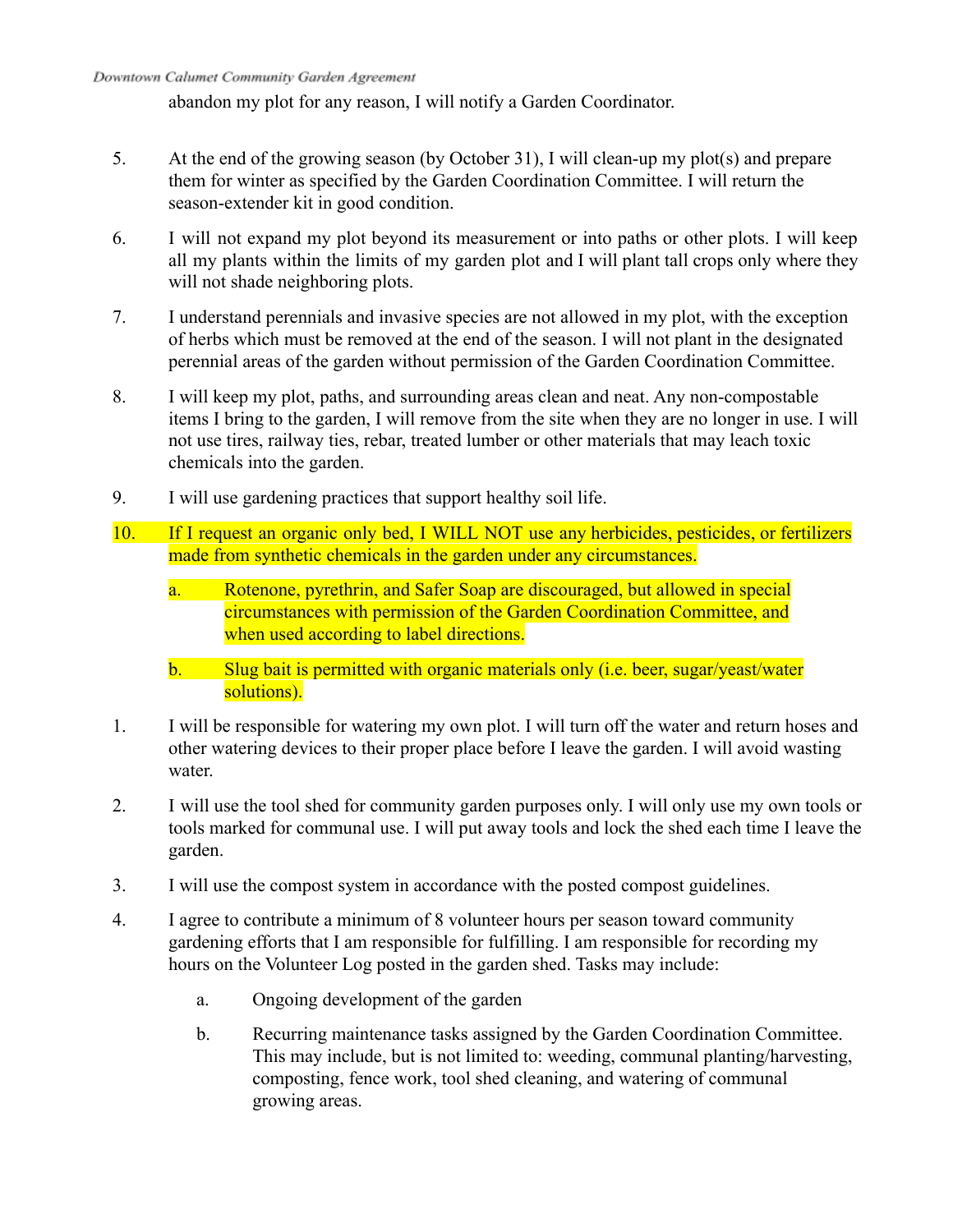#### Downtown Calumet Community Garden Agreement

- c. Spring setup and Fall cleanup of the garden.
- d. Organizational tasks such as community outreach, fundraising, and Committee work.
- 5. I will complete the garden orientation training and attend garden membership meetings.
- 6. I will not take food or plants from other gardeners' plots, unless given permission by the plot's user. I will not take anything from the garden that is not rightfully mine.
- 7. For overall health and safety—and to protect the garden—domestic animals are not allowed in the garden at any time.
- 8. I will not make duplicate keys of any locks at the garden or give my key or lock combination to another person.
- 9. I will respect other gardeners, and I will not use abusive or profane language or discriminate against others. I will contact the Garden Coordination Committee if a problem with a fellow gardener remains unresolved.
- 10. I will work to keep the garden a happy, secure, and enjoyable place where all participants can garden and socialize peacefully in a neighborly manner.
- 11. I understand that neither the Calumet Community Garden nor owners of the land (the Village of Calumet) are responsible for my actions. I THEREFORE AGREE TO HOLD HARMLESS CALUMET COMMUNITY GARDEN, MAIN STREET CALUMET, INC AND THE VILLAGE OF CALUMET FOR ANY LIABILITY, DAMAGE, LOSS OR CLAIM THAT OCCURS IN CONNECTION WITH USE OF THE GARDEN BY ME OR ANY OF MY GUESTS.

Attached: **APPENDIX A: Ethics & Principles of Permaculture Design APPENDIX B**: **Garden Plot Plan**